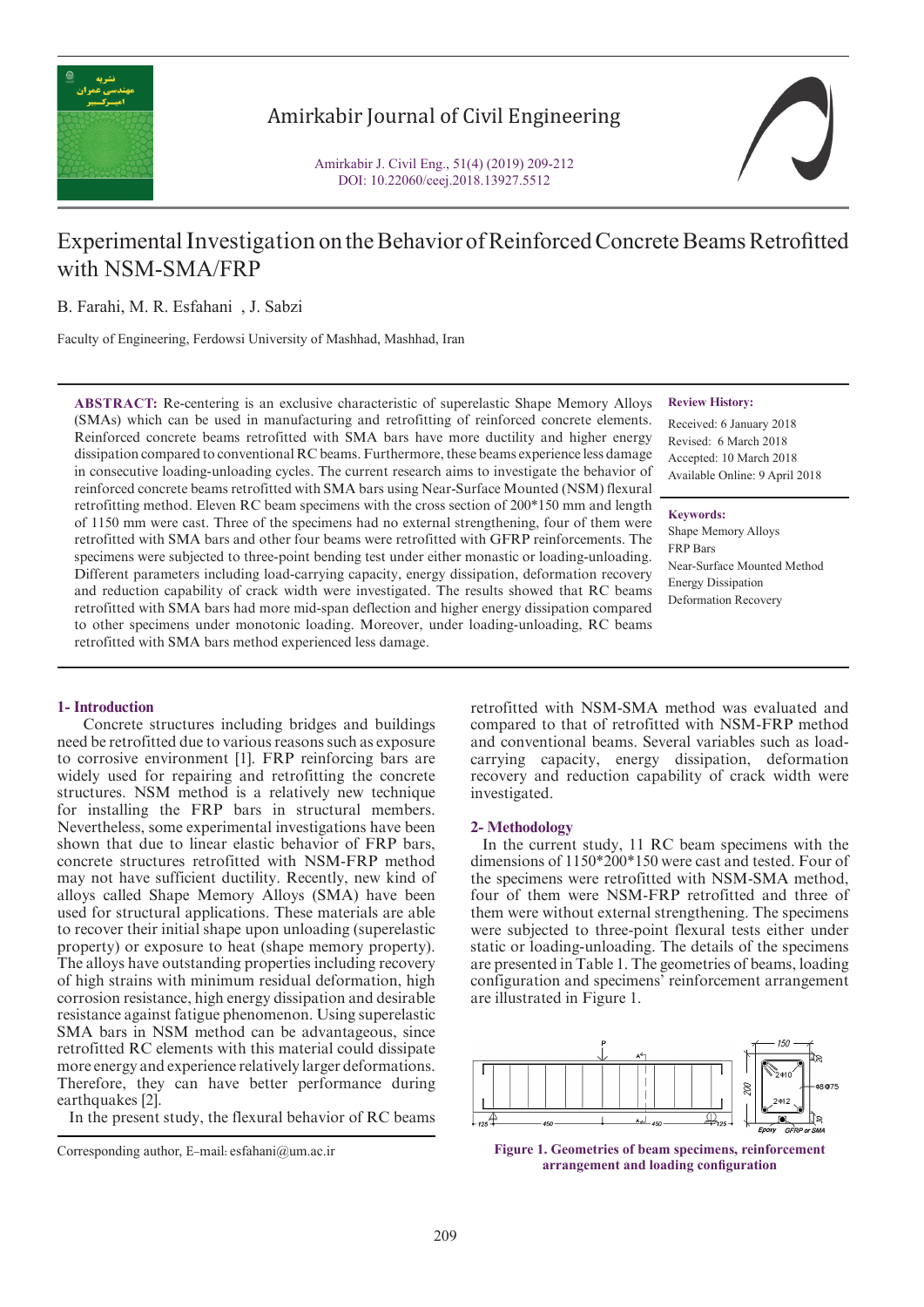| Specimen         | Retrofitting method  | Type of loading   |  |
|------------------|----------------------|-------------------|--|
| BCM1             | Without retrofitting | Monastic          |  |
| BCC <sub>1</sub> |                      | Loading-unloading |  |
| BCC <sub>2</sub> | Without retrofitting |                   |  |
| BFM1             | <b>NSM FRP</b>       | Monastic          |  |
| BFM <sub>2</sub> |                      |                   |  |
| BFC1             | <b>NSM FRP</b>       | Loading-unloading |  |
| BFC <sub>2</sub> |                      |                   |  |
| BSM1             | <b>NSM SMA</b>       | Monastic          |  |
| BSM <sub>2</sub> |                      |                   |  |
| BSC <sub>1</sub> | <b>NSM SMA</b>       |                   |  |
| BSC <sub>2</sub> |                      | Loading-unloading |  |
|                  |                      |                   |  |

#### **Table 1. The characteristics of specimens**

 In order to retrofit the specimens with NSM method, a groove with the dimensions of 1020\*15\*15 was created on the tensile face of the specimens using diamond blade. Then, the dust was removed from the groove for preparing a suitable space for mounting the strengthening bars. Afterwards, an epoxy adhesive was utilized to install the bars into the grooves. For carrying out the flexural test, a load cell and two linear variable displacement transducers (LVDTs) mounted at the mid-span were installed to record load and mid-span deflections. The load cell and LVDTs were connected to a data logger acquisition system. The experimental load-deflection curves, mid-span deflections and load carrying capacity of the beams were obtained from the flexural test. In addition, observations of the crack propagation were recorded during the experiment.

#### **3- Results and Discussions**

 The test results of the specimens subjected to monastic load are presented in Table 2. As seen in Table 2, although the specimen retrofitted with NSM-SMA method do not have higher load-carrying capacity, they experienced larger mid-span deflection and higher energy dissipation compared to other specimens. The maximum crack-widths after each loading-unloading cycle for the specimens subjected to loading-unloading test, are shown in Tables 3 and 4. As can be seen in the tables, the specimens retrofitted with NSM-SMA method had higher capability to reduce the crack widths. Additionally, the ability of specimens with different kinds of strengthening methods to recover their mid-span deflection is illustrated in Figures 1  $\&$  2. As shown in these figures, NSM-SMA- retrofitted specimens had higher ability to recover their deformation under loading-unloading flexural test in comparison with the specimens with no external strengthening and specimens retrofitted with NSM-FRP method.

#### **Table 2. Test results of the specimens subjected to monastic loading**

| Specimen         | Maximum mid-span deflection<br>(mm) | Maximum load-carrying capacity<br>(kN | Area under load-deflection curve<br>(kN.mm) |
|------------------|-------------------------------------|---------------------------------------|---------------------------------------------|
| BCM1             | 35                                  | 113                                   | 3035                                        |
| BFM1             |                                     | 126                                   | 3108                                        |
| BFM2             | 29                                  | 122                                   | 2858                                        |
| BSM1             |                                     | 117                                   | 4599                                        |
| BSM <sub>2</sub> | 50                                  | 113                                   | 4932                                        |

**Table 3. Maximum crack width of specimens BCC1, BFC1 and BSC1 after each loading-unloading cycle**

| Cycle         | BCC1                       |               | BFC1         |              | BSC1         |                  |
|---------------|----------------------------|---------------|--------------|--------------|--------------|------------------|
|               | $W_{cr}$ <sup>*</sup> (mm) | $R_{cr}$ (mm) | $W_{cr}(mm)$ | $R_{cr}(mm)$ | $W_{cr}(mm)$ | $R_{cr}(mm)$     |
| $1\delta_{y}$ | 0.10                       | 0.05          | 0.15         | 0.10         | 0.10         | $\boldsymbol{0}$ |
| $2\delta_{y}$ | 0.85                       | 0.70          | 1.40         | 1.00         | 0.60         | 0.15             |
| $3\delta_{y}$ | 1.50                       | 1.30          | 1.50         | 1.30         | 1.30         | 0.40             |
| $4\delta_{y}$ | 2.00                       | 1.60          | 1.60         | 1.30         | 2.50         | 1.60             |
| $5\delta_{v}$ | 2.50                       | 2.00          | 2.50         | 1.50         | 2.80         | 1.70             |
| $6\delta_{y}$ | 3.00                       | 2.60          | 2.50         | 2.20         | 3.10         | 2.30             |

\* Wcr and Rcr represent the maximum crack width and residual crack width, respectively.